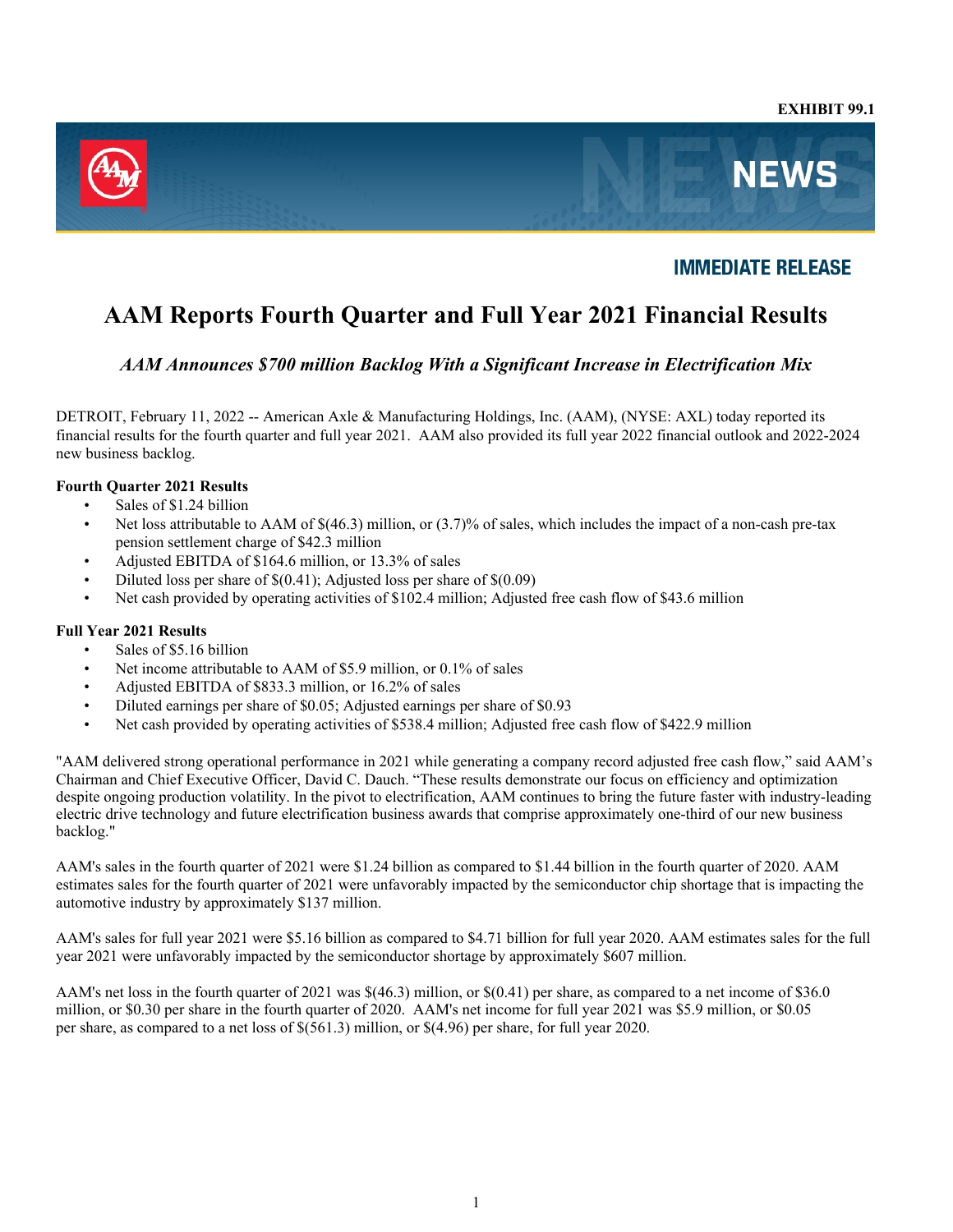AAM defines Adjusted earnings (loss) per share to be diluted earnings per share excluding the impact of restructuring and acquisition-related costs, debt refinancing and redemption costs, loss on sale of business, impairment charges, pension settlements, certain accelerated depreciation, unrealized gains or losses on equity securities and non-recurring items, including the tax effect thereon. Adjusted loss per share in the fourth quarter of 2021 was \$(0.09) compared to Adjusted earnings per share of \$0.51 in the fourth quarter of 2020. Adjusted earnings per share for full year 2021 were \$0.93 compared to a loss of \$0.14 for full year 2020.

AAM defines EBITDA to be earnings before interest expense, income taxes, depreciation and amortization. Adjusted EBITDA is defined as EBITDA excluding the impact of restructuring and acquisition-related costs, debt refinancing and redemption costs, loss on sale of business, impairment charges, pension settlements, unrealized gains or losses on equity securities and non-recurring items. In the fourth quarter of 2021, Adjusted EBITDA was \$164.6 million, or 13.3% of sales, as compared to \$261.5 million, or 18.2% of sales, in the fourth quarter of 2020. AAM estimates Adjusted EBITDA in the fourth quarter of 2021 was unfavorably impacted by lower sales as a result of the semiconductor shortage by approximately \$39 million.

For full year 2021, AAM's Adjusted EBITDA was \$833.3 million, or 16.2% of sales, as compared to \$719.8 million, or 15.3% of sales, in 2020. AAM estimates Adjusted EBITDA for the full year 2021 was unfavorably impacted by lower sales as a result of the semiconductor chip shortage by approximately \$188 million.

AAM's net cash provided by operating activities for the fourth quarter of 2021 was \$102.4 million as compared to \$208.3 million for the fourth quarter of 2020. AAM's net cash provided by operating activities for full year 2021 was \$538.4 million as compared to \$454.7 million for full year 2020.

AAM defines free cash flow to be net cash provided by operating activities less capital expenditures net of proceeds from the sale of property, plant and equipment. Adjusted free cash flow is defined as free cash flow excluding the impact of cash payments for restructuring and acquisition-related costs, and cash payments related to the Malvern fire, including payments for capital expenditures, net of recoveries. AAM's adjusted free cash flow for the fourth quarter of 2021 was \$43.6 million as compared to \$172.7 million for the fourth quarter of 2020. AAM's Adjusted free cash flow for full year 2021 was \$422.9 million as compared to \$311.4 million for full year 2020.

### **AAM's 2022 Financial Outlook**

AAM's full year 2022 financial targets are as follows:

- AAM is targeting sales in the range of \$5.6 \$5.9 billion, which includes an additional \$150 \$200 million increase in index-related metal market customer pass-throughs and foreign currency versus 2021
- AAM is targeting Adjusted EBITDA in the range of \$800 \$875 million
- Reflects the impact of increased R&D spending to support new programs and electrification growth opportunities
- AAM is targeting Adjusted free cash flow in the range of \$300 \$375 million; this target assumes capital spending of approximately 3.5% - 4.0% of sales

These targets are based on the following assumptions for 2022:

- North American light vehicle production of approximately 14.8 15.2 million units
- Current customer production and launch schedules and operating environment

### **AAM's 2022-2024 New Business Backlog**

AAM's gross new and incremental business backlog launching from 2022 - 2024 is estimated at approximately \$700 million in future annual sales. AAM expects the launch cadence of the three-year backlog to be approximately \$175 million in 2022, \$325 million in 2023 and \$200 million in 2024. Electrification mix approximates 35% of AAM's new business backlog versus 15% in the prior backlog (2021-2023).

# **Fourth Quarter 2021 Conference Call Information**

A conference call to review AAM's fourth quarter results is scheduled today at 10:00 a.m. ET. Interested participants may listen to the live conference call by logging onto AAM's investor web site at http://investor.aam.com or calling (877) 883-0383 from the United States or (412) 902-6506 from outside the United States with access code 6602864. A replay will be available one hour after the call is complete until February 18, 2022 by dialing (877) 344-7529 from the United States or (412) 317-0088 from outside the United States. When prompted, callers should enter replay access code 7323464.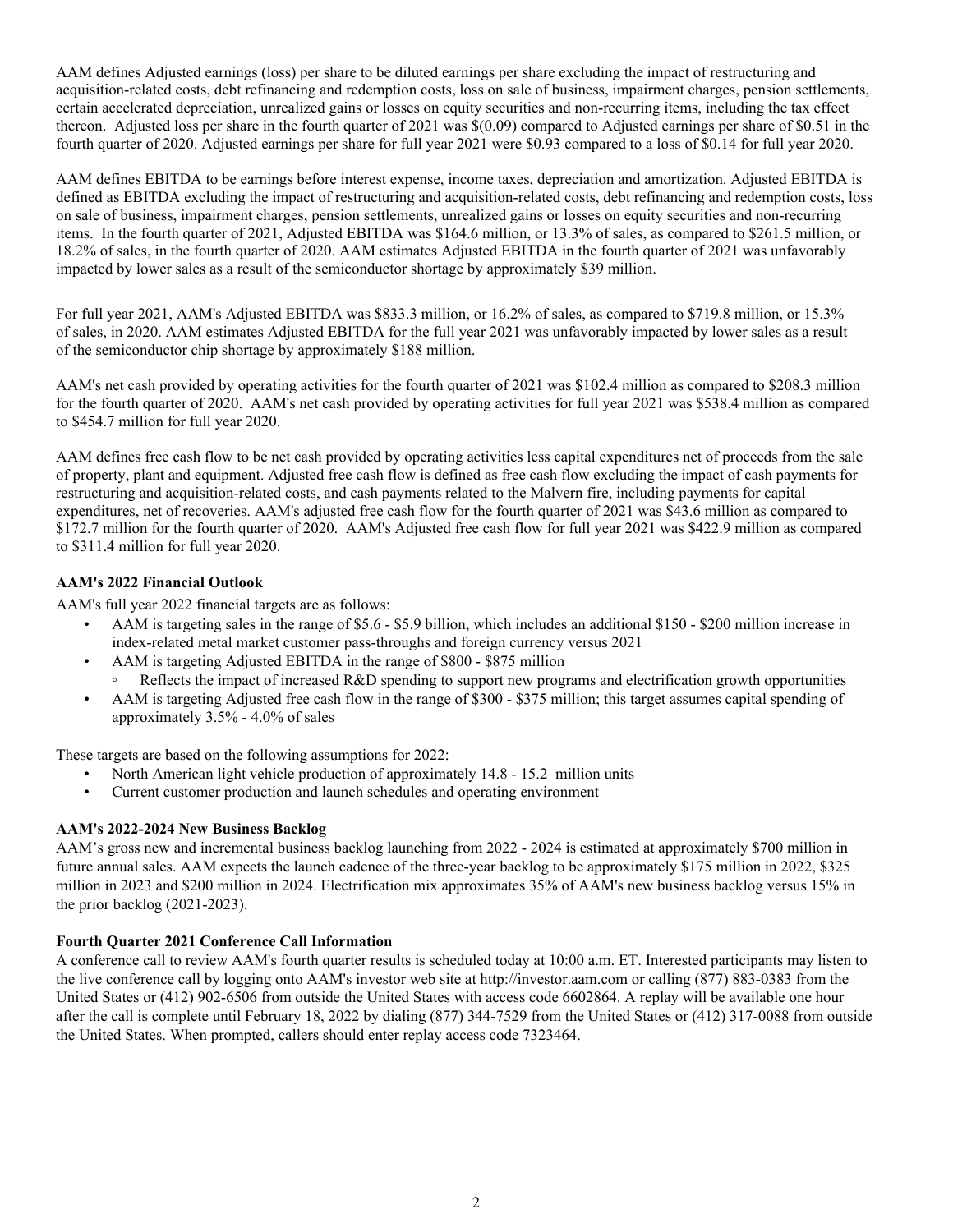### **Non-GAAP Financial Information**

In addition to the results reported in accordance with accounting principles generally accepted in the United States of America (GAAP) included within this press release, AAM has provided certain information, which includes non-GAAP financial measures such as Adjusted EBITDA, Adjusted earnings per share and Adjusted free cash flow. Such information is reconciled to its closest GAAP measure in accordance with Securities and Exchange Commission rules and is included in the attached supplemental data.

Certain of the forward-looking financial measures included in this earnings release are provided on a non-GAAP basis. A reconciliation of non-GAAP forward-looking financial measures to the most directly comparable forward-looking financial measures calculated and presented in accordance with GAAP has been provided. The amounts in these reconciliations are based on our current estimates and actual results may differ materially from these forward-looking estimates for many reasons, including potential event driven transactional and other non-core operating items and their related effects in any future period, the magnitude of which may be significant.

Management believes that these non-GAAP financial measures are useful to management, investors, and banking institutions in their analysis of the Company's business and operating performance. Management also uses this information for operational planning and decision-making purposes.

Non-GAAP financial measures are not and should not be considered a substitute for any GAAP measure. Additionally, non-GAAP financial measures as presented by AAM may not be comparable to similarly titled measures reported by other companies.

#### **Company Description**

As a leading global Tier 1 Automotive and Mobility Supplier, AAM (NYSE: AXL) designs, engineers and manufactures Driveline and Metal Forming technologies to support electric, hybrid and internal combustion vehicles. Headquartered in Detroit with nearly 80 facilities in 17 countries, AAM is *bringing the future faster* for a safer and more sustainable future. To learn more, visit aam.com.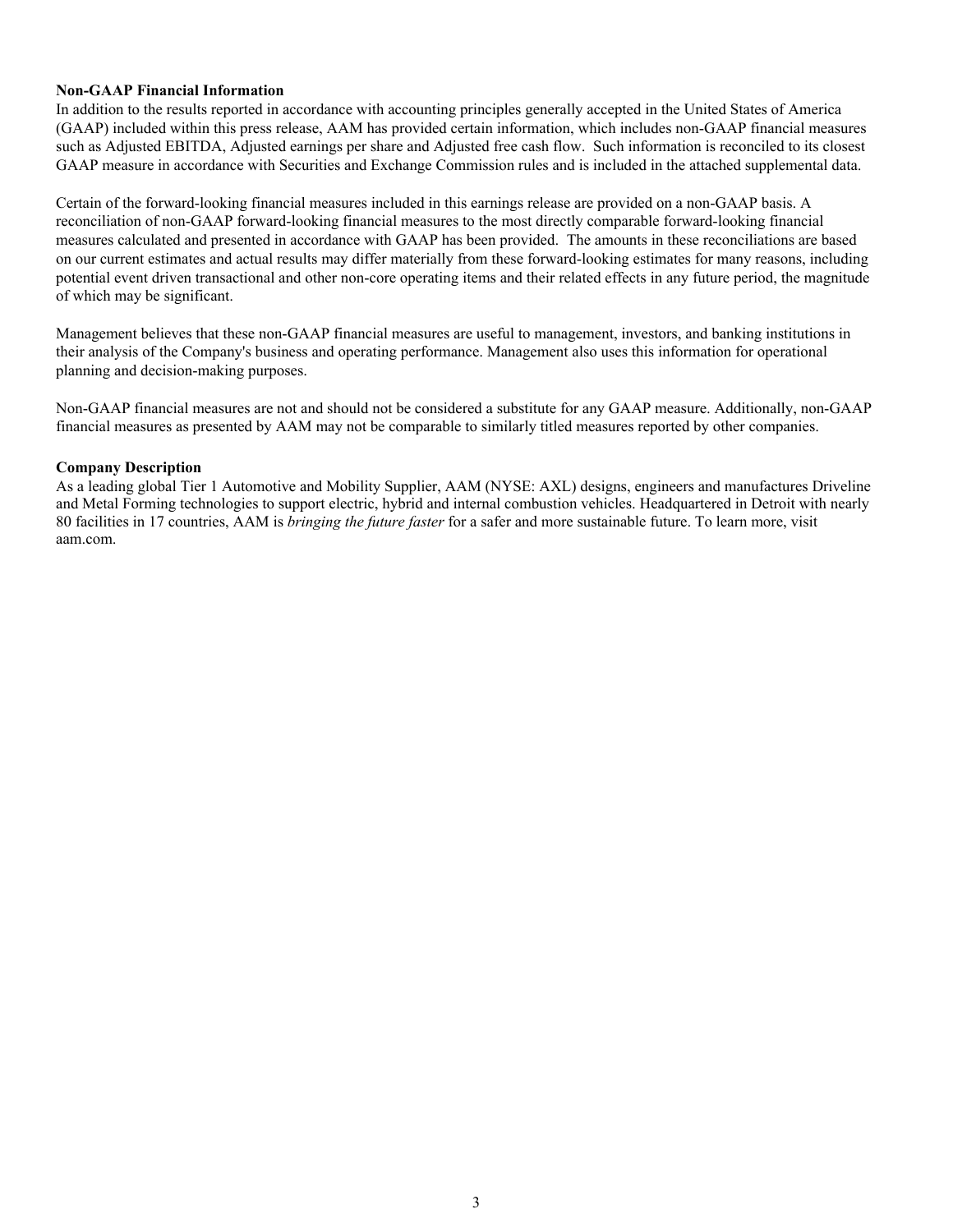#### **Forward-Looking Statements**

*In this earnings release, we make statements concerning our expectations, beliefs, plans, objectives, goals, strategies, and future events or performance. Such statements are "forward-looking" statements within the meaning of the Private Securities Litigation Reform Act of 1995 and relate to trends and events that may affect our future financial position and operating results. The terms such as "will," "may," "could," "would," "plan," "believe," "expect," "anticipate," "intend," "project," "target," and similar words or expressions, as well as statements in future tense, are intended to identify forward-looking statements. Forward-looking statements should not be read as a guarantee of future performance or results, and will not necessarily be accurate indications of the times at, or by, which such performance or results will be achieved. Forward-looking statements are based on information available at the time those statements are made and/or management's good faith belief as of that time with respect to future events and are subject to risks and may differ materially from those expressed in or suggested by the forward-looking statements. Important factors that could cause such differences include, but are not limited to: significant disruptions in production, sales and/or supply as a result of public health crises, including pandemic or epidemic illness such as COVID-19, or otherwise; global economic conditions; reduced purchases of our products by General Motors Company (GM), Stellantis N.V. (Stellantis), Ford Motor Company (Ford) or other customers; our ability to respond to changes in technology, increased competition or pricing pressures; our ability to develop and produce new products that reflect market demand; lower-than-anticipated market acceptance of new or existing products; our ability to attract new customers and programs for new products; reduced demand for our customers' products (particularly light trucks and sport utility vehicles (SUVs) produced by GM, Stellantis and Ford); risks inherent in our global operations (including tariffs and the potential consequences thereof to us, our suppliers, and our customers and their suppliers, adverse changes in trade agreements, such as the United States-Mexico-Canada Agreement (USMCA), such as the United States-Mexico-Canada Agreement (USMCA), immigration policies, political stability, taxes and other law changes, potential disruptions of production and supply, and currency rate fluctuations); supply shortages, such as the semiconductor shortage that the automotive industry is currently experiencing, labor shortages, including increased labor costs, or price increases in raw material and/or freight, utilities or other operating supplies for us or our customers as a result of pandemics, natural disasters or otherwise; a significant disruption in operations at one or more of our key manufacturing facilities; negative or unexpected tax consequences; risks related to a failure of our information technology systems and networks, and risks associated with current and emerging technology threats and damage from computer viruses, unauthorized access, cyber attack and other similar disruptions; availability of financing for working capital, capital expenditures, research and development (R&D) or other general corporate purposes including acquisitions, as well as our ability to comply with financial covenants; our customers' and suppliers' availability of financing for working capital, capital expenditures, R&D or other general corporate purposes; an impairment of our goodwill, other intangible assets, or long-lived assets if our business or market conditions indicate that the carrying values of those assets exceed their fair values; liabilities arising from warranty claims, product recall or field actions, product liability and legal proceedings to which we are or may become a party, or the impact of product recall or field actions on our customers; our ability or our customers' and suppliers' ability to successfully launch new product programs on a timely basis; risks of environmental issues, including impacts of climate-related events, that could result in unforeseen issues or costs at our facilities, or risks of noncompliance with environmental laws and regulations, including reputational damage; our ability to maintain satisfactory labor relations and avoid work stoppages; our suppliers', our customers' and their suppliers' ability to maintain satisfactory labor relations and avoid work stoppages; our ability to achieve the level of cost reductions required to sustain global cost competitiveness; our ability to realize the expected revenues from our new and incremental business backlog; price volatility in, or reduced availability of, fuel; our ability to protect our intellectual property and successfully defend against assertions made against us; adverse changes in laws, government regulations or market conditions affecting our products or our customers' products; our ability or our customers' and suppliers' ability to comply with regulatory requirements and the potential costs of such compliance; changes in liabilities arising from pension and other postretirement benefit obligations; our ability to attract and retain qualified personnel in key positions and functions; and other unanticipated events and conditions that may hinder our ability to compete. It is not possible to foresee or identify all such factors and we make no commitment to update any forward-looking statement or to disclose any facts, events or circumstances after the date hereof that may affect the accuracy of any forward-looking statement.*

# # #

#### **For more information:**

Investor Contact David H. Lim Head of Investor Relations (313) 758-2006 david.lim@aam.com

Media Contact Christopher M. Son Vice President, Marketing & Communications (313) 758-4814 chris.son@aam.com

Or visit the AAM website at www.aam.com.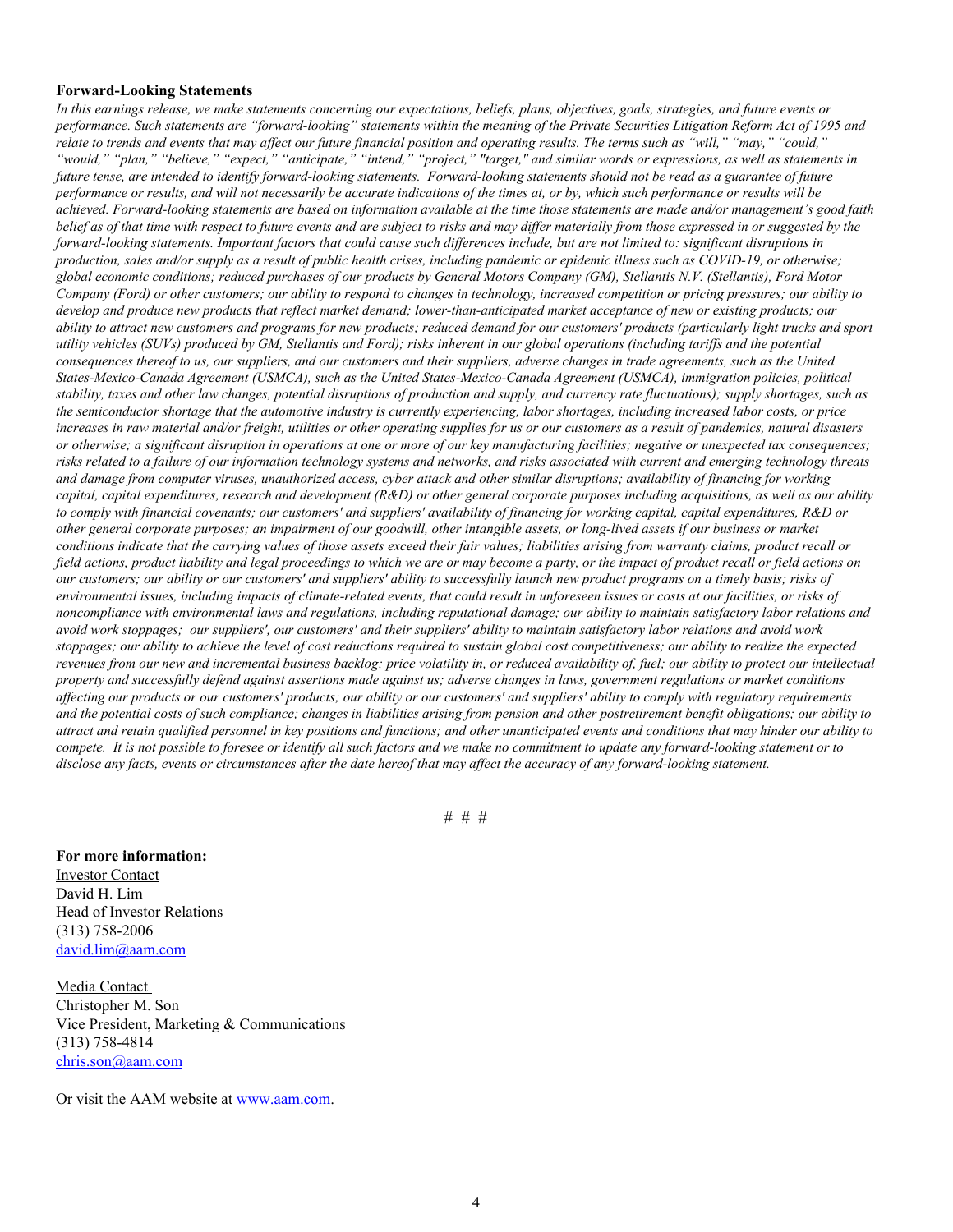# **AMERICAN AXLE & MANUFACTURING HOLDINGS, INC. CONDENSED CONSOLIDATED STATEMENTS OF OPERATIONS**

*(Unaudited)*

|                                                     |                                      | <b>Three Months Ended</b><br>December 31, |               |         |                           | <b>Twelve Months Ended</b> |  |         |  |  |  |
|-----------------------------------------------------|--------------------------------------|-------------------------------------------|---------------|---------|---------------------------|----------------------------|--|---------|--|--|--|
|                                                     |                                      |                                           |               |         |                           | December 31,               |  |         |  |  |  |
|                                                     |                                      | 2021                                      |               | 2020    |                           | 2021                       |  | 2020    |  |  |  |
|                                                     | (in millions, except per share data) |                                           |               |         |                           |                            |  |         |  |  |  |
| Net sales                                           | $\boldsymbol{\mathsf{S}}$            | 1,235.1                                   | $\mathcal{S}$ | 1,437.9 | $\mathbb S$               | 5,156.6 \$                 |  | 4,710.8 |  |  |  |
| Cost of goods sold                                  |                                      | 1,095.1                                   |               | 1,201.4 |                           | 4,433.9                    |  | 4,128.1 |  |  |  |
| Gross profit                                        |                                      | 140.0                                     |               | 236.5   |                           | 722.7                      |  | 582.7   |  |  |  |
| Selling, general and administrative expenses        |                                      | 77.5                                      |               | 83.3    |                           | 344.2                      |  | 313.9   |  |  |  |
| Amortization of intangible assets                   |                                      | 21.5                                      |               | 21.6    |                           | 85.8                       |  | 86.6    |  |  |  |
| Impairment charges                                  |                                      |                                           |               |         |                           |                            |  | 510.0   |  |  |  |
| Restructuring and acquisition-related costs         |                                      | 8.6                                       |               | 28.6    |                           | 49.4                       |  | 67.2    |  |  |  |
| Loss on sale of business                            |                                      |                                           |               |         |                           | 2.7                        |  | 1.0     |  |  |  |
| Operating income (loss)                             |                                      | 32.4                                      |               | 103.0   |                           | 240.6                      |  | (396.0) |  |  |  |
| Interest expense                                    |                                      | (44.5)                                    |               | (52.3)  |                           | (195.2)                    |  | (212.3) |  |  |  |
| Interest income                                     |                                      | 2.7                                       |               | 2.4     |                           | 10.9                       |  | 11.6    |  |  |  |
| Other income (expense):                             |                                      |                                           |               |         |                           |                            |  |         |  |  |  |
| Debt refinancing and redemption costs               |                                      |                                           |               | (1.2)   |                           | (34.0)                     |  | (7.9)   |  |  |  |
| Pension settlement charge                           |                                      | (42.3)                                    |               | (0.5)   |                           | (42.3)                     |  | (0.5)   |  |  |  |
| Unrealized gain on equity securities                |                                      | 5.0                                       |               |         |                           | 24.4                       |  |         |  |  |  |
| Other expense, net                                  |                                      | (1.9)                                     |               | (1.4)   |                           | (3.2)                      |  | (5.2)   |  |  |  |
| Income (loss) before income taxes                   |                                      | (48.6)                                    |               | 50.0    |                           | 1.2                        |  | (610.3) |  |  |  |
| Income tax expense (benefit)                        |                                      | (2.3)                                     |               | 13.9    |                           | (4.7)                      |  | (49.2)  |  |  |  |
| Net income (loss)                                   |                                      | (46.3)                                    |               | 36.1    |                           | 5.9                        |  | (561.1) |  |  |  |
| Net income attributable to noncontrolling interests |                                      |                                           |               | (0.1)   |                           |                            |  | (0.2)   |  |  |  |
| Net income (loss) attributable to AAM               | $\boldsymbol{\mathsf{S}}$            | $(46.3)$ \$                               |               | 36.0    | $\boldsymbol{\$}$         | 5.9 <sup>°</sup>           |  | (561.3) |  |  |  |
| Diluted earnings (loss) per share                   | S                                    | $(0.41)$ \$                               |               | 0.30    | $\boldsymbol{\mathsf{S}}$ | 0.05 S                     |  | (4.96)  |  |  |  |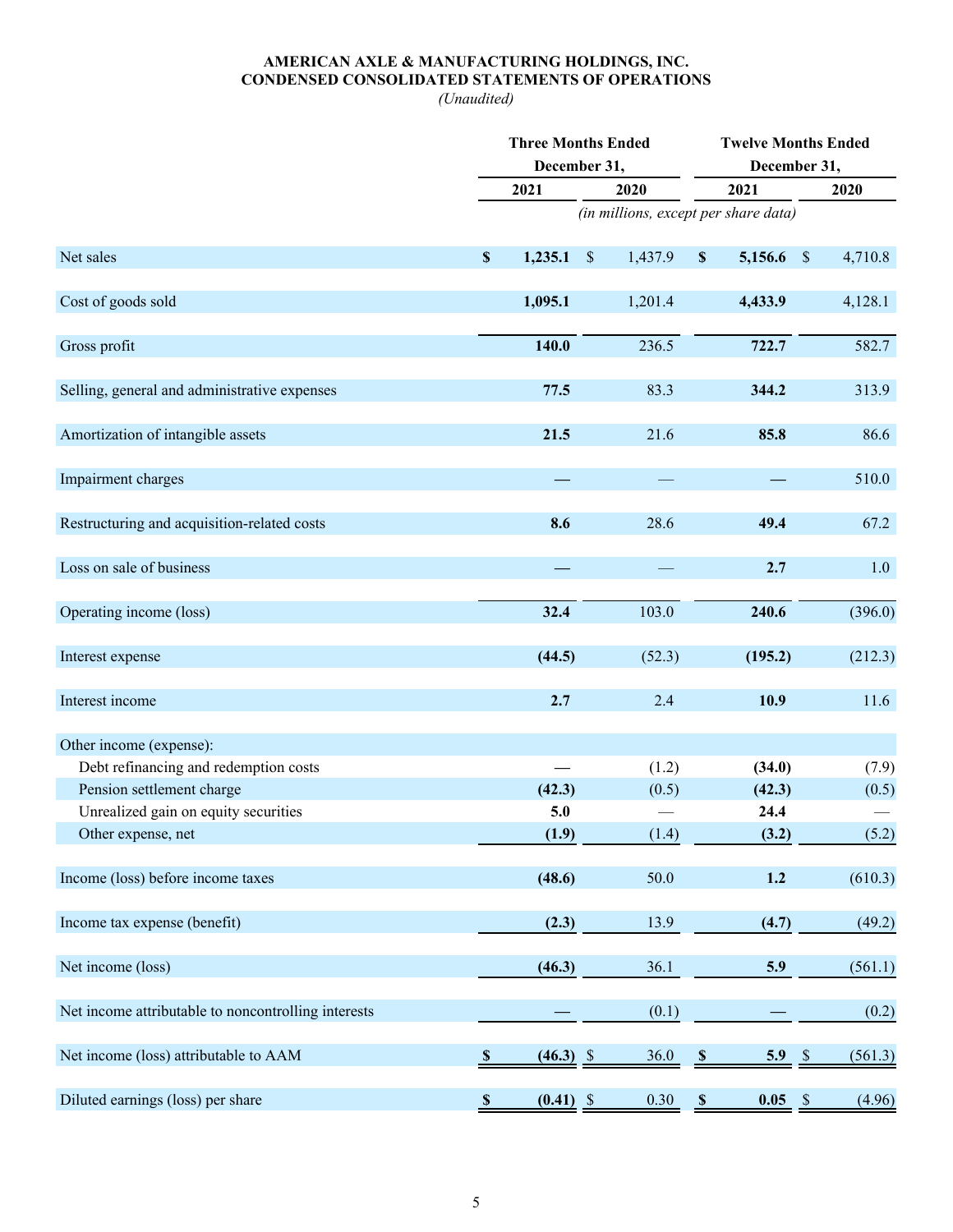# **AMERICAN AXLE & MANUFACTURING HOLDINGS, INC. CONDENSED CONSOLIDATED BALANCE SHEETS**

*(Unaudited)* 

|                                                         |                           | December 31,<br>2021 | December 31,<br>2020      |         |
|---------------------------------------------------------|---------------------------|----------------------|---------------------------|---------|
|                                                         | (in millions)             |                      |                           |         |
| <b>ASSETS</b><br><b>Current assets</b>                  |                           |                      |                           |         |
| Cash and cash equivalents                               | \$                        | 530.2                | $\mathcal{S}$             | 557.0   |
| Accounts receivable, net                                |                           | 762.8                |                           | 793.2   |
| Inventories, net                                        |                           | 410.4                |                           | 323.2   |
| Prepaid expenses and other                              |                           | 152.6                |                           | 203.6   |
| <b>Total current assets</b>                             |                           | 1,856.0              |                           | 1,877.0 |
|                                                         |                           |                      |                           |         |
| Property, plant and equipment, net                      |                           | 1,996.1              |                           | 2,163.8 |
| Deferred income taxes                                   |                           | 121.1                |                           | 107.8   |
| Goodwill                                                |                           | 183.8                |                           | 185.7   |
| Other intangible assets, net                            |                           | 697.2                |                           | 780.7   |
| GM postretirement cost sharing asset                    |                           | 201.1                |                           | 237.0   |
| Operating lease right-of-use asset                      |                           | 123.7                |                           | 116.6   |
| Other assets and deferred charges                       |                           | 456.7                |                           | 447.7   |
| <b>Total assets</b>                                     | $\boldsymbol{\mathsf{S}}$ | 5,635.7              | $\mathcal{S}$             | 5,916.3 |
|                                                         |                           |                      |                           |         |
| <b>LIABILITIES AND STOCKHOLDERS' EQUITY</b>             |                           |                      |                           |         |
| <b>Current liabilities</b>                              |                           |                      |                           |         |
| Current portion of long-term debt                       | $\boldsymbol{\mathsf{S}}$ | 18.8                 | $\boldsymbol{\mathsf{S}}$ | 13.7    |
| Accounts payable                                        |                           | 612.8                |                           | 578.9   |
| Accrued compensation and benefits                       |                           | 195.2                |                           | 170.9   |
| Deferred revenue                                        |                           | 28.1                 |                           | 23.4    |
| Current portion of operating lease liabilities          |                           | 24.6                 |                           | 22.6    |
| Accrued expenses and other                              |                           | 160.4                |                           | 169.8   |
| <b>Total current liabilities</b>                        |                           | 1,039.9              |                           | 979.3   |
|                                                         |                           |                      |                           |         |
| Long-term debt                                          |                           | 3,085.7              |                           | 3,441.3 |
| Deferred revenue                                        |                           | 94.8                 |                           | 91.0    |
| Deferred income taxes                                   |                           | 13.5                 |                           | 13.2    |
| Long-term portion of operating lease liabilities        |                           | 99.9                 |                           | 94.4    |
| Postretirement benefits and other long-term liabilities |                           | 844.1                |                           | 923.9   |
| <b>Total liabilities</b>                                |                           | 5,177.9              |                           | 5,543.1 |
|                                                         |                           |                      |                           |         |
| Total AAM stockholders' equity                          |                           | 457.8                |                           | 370.5   |
| Noncontrolling interests in subsidiaries                |                           |                      |                           | 2.7     |
| Total stockholders' equity                              |                           | 457.8                |                           | 373.2   |
| Total liabilities and stockholders' equity              | $\boldsymbol{\mathsf{S}}$ | $5,635.7$ \$         |                           | 5,916.3 |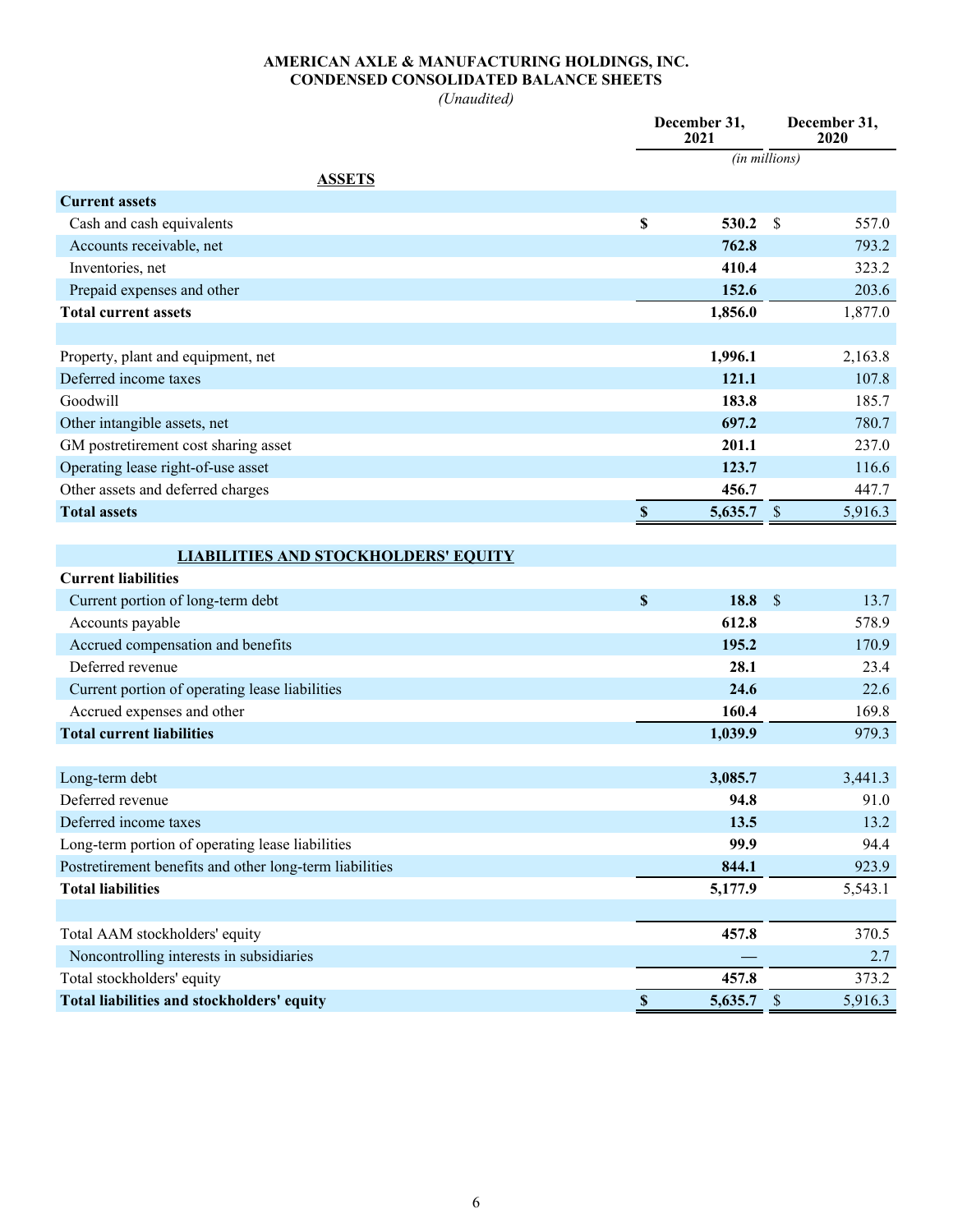# **AMERICAN AXLE & MANUFACTURING HOLDINGS, INC. CONDENSED CONSOLIDATED STATEMENTS OF CASH FLOWS**

*(Unaudited)* 

|                                                                                            |             | <b>Three Months Ended</b> | <b>Twelve Months Ended</b>         |                                  |               |         |  |
|--------------------------------------------------------------------------------------------|-------------|---------------------------|------------------------------------|----------------------------------|---------------|---------|--|
|                                                                                            |             | December 31,              |                                    | December 31,                     |               |         |  |
|                                                                                            |             | 2021                      | 2020                               | 2021                             |               | 2020    |  |
|                                                                                            |             |                           |                                    | (in millions)                    |               |         |  |
| <b>Operating activities</b>                                                                |             |                           |                                    |                                  |               |         |  |
| Net income (loss)                                                                          | \$          | $(46.3)$ \$               | 36.1                               | 5.9<br>$\boldsymbol{\mathsf{S}}$ | $\mathcal{S}$ | (561.1) |  |
| Adjustments to reconcile net income (loss) to net cash provided by<br>operating activities |             |                           |                                    |                                  |               |         |  |
| Depreciation and amortization                                                              |             | 123.1                     | 128.2                              | 544.3                            |               | 521.9   |  |
| Impairment charges                                                                         |             |                           |                                    |                                  |               | 510.0   |  |
| Other                                                                                      |             | 25.6                      | 44.0                               | (11.8)                           |               | (16.1)  |  |
| Net cash provided by operating activities                                                  |             | 102.4                     | 208.3                              | 538.4                            |               | 454.7   |  |
|                                                                                            |             |                           |                                    |                                  |               |         |  |
| <b>Investing activities</b>                                                                |             |                           |                                    |                                  |               |         |  |
| Purchases of property, plant and equipment                                                 |             | (65.4)                    | (69.3)                             | (181.2)                          |               | (215.6) |  |
| Proceeds from sale of property, plant and equipment                                        |             | 0.2                       | 0.1                                | 2.0                              |               | 1.7     |  |
| Acquisition of business, net of cash acquired                                              |             |                           |                                    | (4.9)                            |               |         |  |
| Proceeds (payments) from sale of business, net of cash divested                            |             | 0.1                       |                                    | 1.0                              |               | (4.4)   |  |
| Other                                                                                      |             | (1.1)                     |                                    | 22.0                             |               | (0.1)   |  |
| Net cash used in investing activities                                                      |             | (66.2)                    | (69.2)                             | (161.1)                          |               | (218.4) |  |
|                                                                                            |             |                           |                                    |                                  |               |         |  |
| <b>Financing activities</b>                                                                |             |                           |                                    |                                  |               |         |  |
| Net debt activity                                                                          |             | (5.7)                     | (125.9)                            | (392.1)                          |               | (210.2) |  |
| Other                                                                                      |             | (1.5)                     | (1.0)                              | (9.3)                            |               | (4.3)   |  |
| Net cash used in financing activities                                                      |             | (7.2)                     | (126.9)                            | (401.4)                          |               | (214.5) |  |
|                                                                                            |             |                           |                                    |                                  |               |         |  |
| Effect of exchange rate changes on cash                                                    |             | 0.5                       | 7.5                                | (2.7)                            |               | 3.2     |  |
| Net increase (decrease) in cash and cash equivalents                                       |             | 29.5                      | 19.7                               | (26.8)                           |               | 25.0    |  |
| Cash and cash equivalents at beginning of year                                             |             | 500.7                     | 537.3                              | 557.0                            |               | 532.0   |  |
| Cash and cash equivalents at end of year                                                   | $\mathbb S$ | 530.2                     | $\boldsymbol{\mathsf{S}}$<br>557.0 | $\mathbb S$<br>530.2             | $\sqrt{3}$    | 557.0   |  |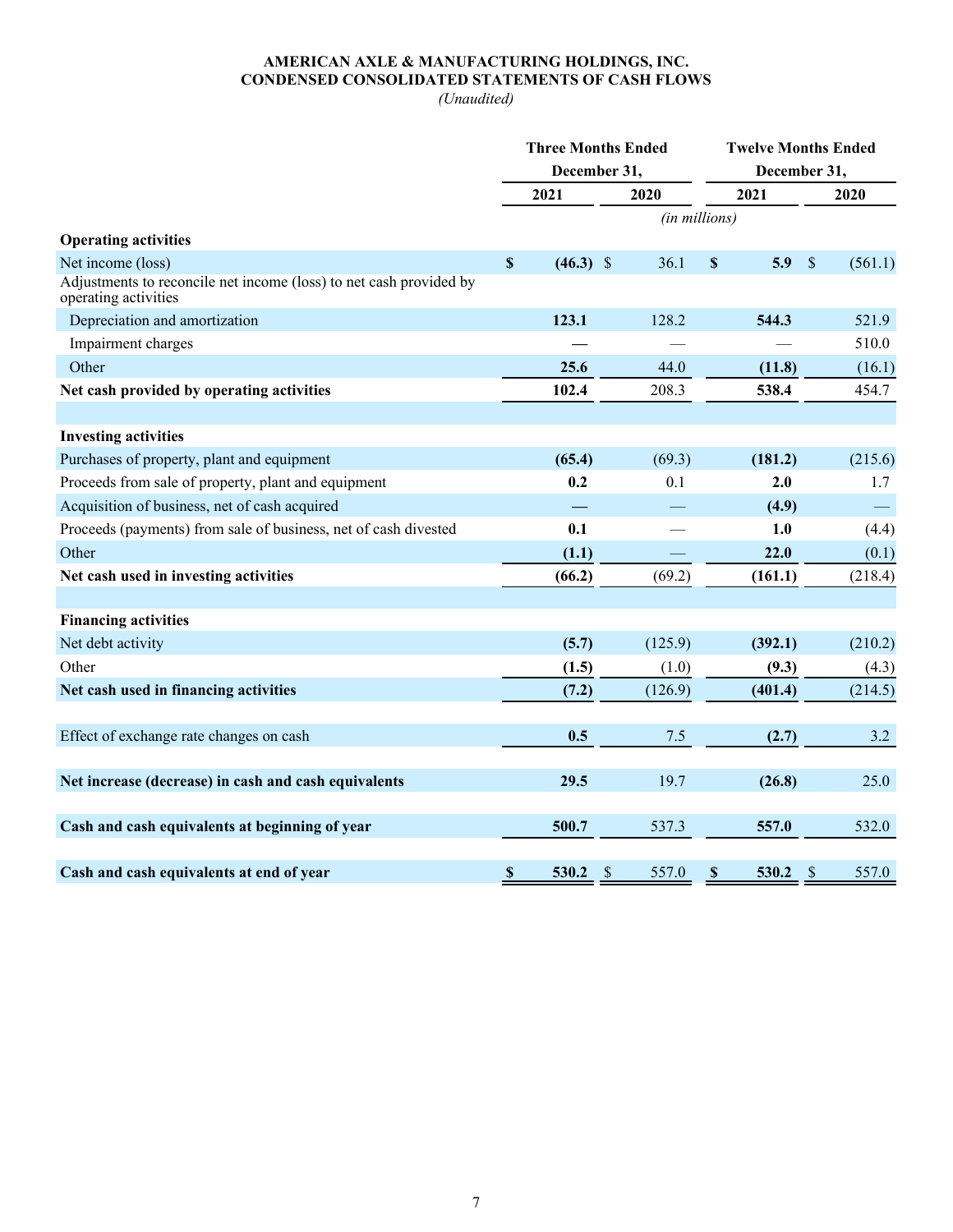#### **AMERICAN AXLE & MANUFACTURING HOLDINGS, INC. SUPPLEMENTAL DATA**

# *(Unaudited)*

The supplemental data presented below is a reconciliation of certain financial measures which is intended to facilitate analysis of American Axle & Manufacturing Holdings, Inc. business and operating performance.

#### **Earnings before interest expense, income taxes and depreciation and amortization (EBITDA) and Adjusted EBITDA(a)**

|                                             | <b>Three Months Ended</b><br>December 31, |             |            |                 | <b>Twelve Months Ended</b><br>December 31, |              |         |  |  |
|---------------------------------------------|-------------------------------------------|-------------|------------|-----------------|--------------------------------------------|--------------|---------|--|--|
|                                             |                                           | 2021        | 2020       | 2021            |                                            |              | 2020    |  |  |
|                                             |                                           |             |            | $(in$ millions) |                                            |              |         |  |  |
| Net income (loss)                           | $\boldsymbol{\mathsf{S}}$                 | $(46.3)$ \$ | 36.1       | $\mathbf{s}$    | 5.9                                        | <sup>S</sup> | (561.1) |  |  |
| Interest expense                            |                                           | 44.5        | 52.3       |                 | 195.2                                      |              | 212.3   |  |  |
| Income tax expense (benefit)                |                                           | (2.3)       | 13.9       |                 | (4.7)                                      |              | (49.2)  |  |  |
| Depreciation and amortization               |                                           | 123.1       | 128.2      |                 | 544.3                                      |              | 521.9   |  |  |
| <b>EBITDA</b>                               |                                           | 119.0       | 230.5      |                 | 740.7                                      |              | 123.9   |  |  |
| Restructuring and acquisition-related costs |                                           | 8.6         | 28.6       |                 | 49.4                                       |              | 67.2    |  |  |
| Debt refinancing and redemption costs       |                                           |             | 1.2        |                 | 34.0                                       |              | 7.9     |  |  |
| Loss on sale of business                    |                                           |             |            |                 | 2.7                                        |              | 1.0     |  |  |
| Impairment charges                          |                                           |             |            |                 |                                            |              | 510.0   |  |  |
| Unrealized gain on equity securities        |                                           | (5.0)       |            |                 | (24.4)                                     |              |         |  |  |
| Pension settlements                         |                                           | 42.3        | 0.5        |                 | 42.3                                       |              | 0.5     |  |  |
| Non-recurring items:                        |                                           |             |            |                 |                                            |              |         |  |  |
| Malvern fire charges, net of recoveries     |                                           | (0.3)       | 0.7        |                 | (11.4)                                     |              | 9.3     |  |  |
| <b>Adjusted EBITDA</b>                      | S                                         | 164.6       | 261.5<br>S | S               | 833.3                                      | -S           | 719.8   |  |  |

### **Adjusted earnings (loss) per share(b)**

|                                                        |               | <b>Three Months Ended</b><br>December 31, |        |                       | <b>Twelve Months Ended</b><br>December 31, |
|--------------------------------------------------------|---------------|-------------------------------------------|--------|-----------------------|--------------------------------------------|
|                                                        |               | 2021<br>2020                              |        | 2021                  | 2020                                       |
| Diluted earnings (loss) per share                      | S             | $(0.41)$ \$                               | 0.30   | 0.05<br>S             | $\mathcal{S}$<br>(4.96)                    |
| Restructuring and acquisition-related costs            |               | 0.08                                      | 0.24   | 0.42                  | 0.60                                       |
| Debt refinancing and redemption costs                  |               |                                           | 0.01   | 0.29                  | 0.07                                       |
| Loss on sale of business                               |               |                                           |        | 0.02                  | 0.01                                       |
| Impairment charges                                     |               |                                           |        |                       | 4.51                                       |
| Unrealized gain on equity securities                   |               | (0.04)                                    |        | (0.21)                |                                            |
| Pension settlements                                    |               | 0.36                                      | 0.01   | 0.36                  | 0.01                                       |
| Accelerated depreciation <sup>(c)</sup>                |               |                                           |        | 0.27                  |                                            |
| Non-recurring items:                                   |               |                                           |        |                       |                                            |
| Malvern fire charges, net of recoveries                |               |                                           | 0.01   | (0.10)                | 0.08                                       |
| Tax adjustments related to the CARES Act               |               |                                           |        |                       | (0.07)                                     |
| Adjustments to liability for unrecognized tax benefits |               |                                           |        |                       | (0.06)                                     |
| Other                                                  |               |                                           |        |                       | 0.14                                       |
| Tax effect of adjustments                              |               | (0.08)                                    | (0.06) | (0.17)                | (0.19)                                     |
| Adjusted earnings (loss) per share                     | $\mathbf{\$}$ | $(0.09)$ \$                               | 0.51   | 0.93<br><sup>\$</sup> | 0.14<br><sup>S</sup>                       |

Adjusted earnings (loss) per share are based on weighted average diluted shares outstanding of 114.1 million and 118.4 million for the three months ended on December 31, 2021 and 2020 respectively, and 118.7 million and 117.9 million for the twelve months ended on December 31, 2021 and 2020, respectively.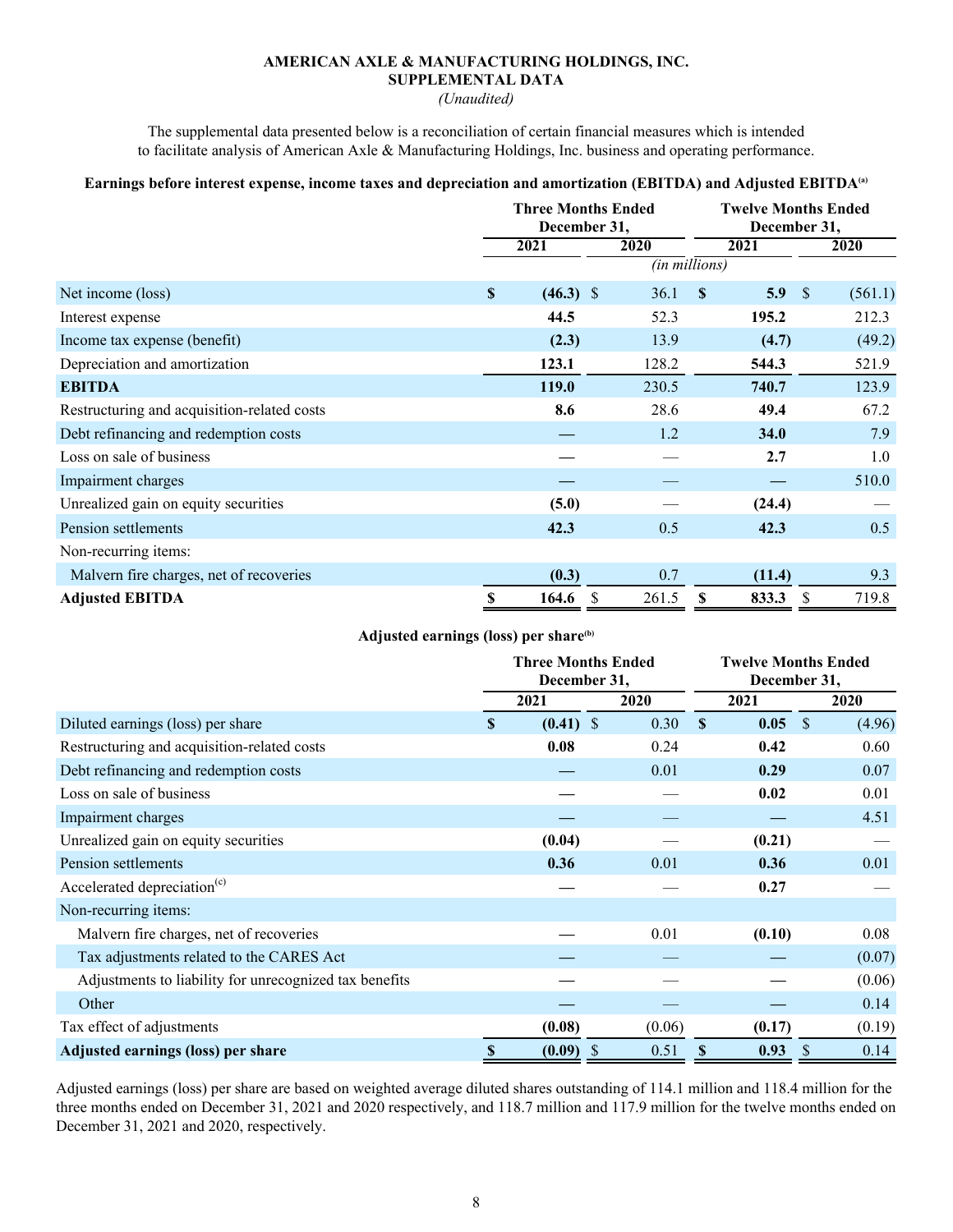#### **AMERICAN AXLE & MANUFACTURING HOLDINGS, INC. SUPPLEMENTAL DATA**

*(Unaudited)* 

The supplemental data presented below is a reconciliation of certain financial measures which is intended to facilitate analysis of American Axle & Manufacturing Holdings, Inc. business and operating performance.

| Free cash flow and Adjusted free cash flow <sup>(d)</sup> |  |  |  |
|-----------------------------------------------------------|--|--|--|
|                                                           |  |  |  |

|                                                                                        | <b>Three Months Ended</b> |        |      | <b>Twelve Months Ended</b> |    |              |     |             |
|----------------------------------------------------------------------------------------|---------------------------|--------|------|----------------------------|----|--------------|-----|-------------|
|                                                                                        | December 31,              |        |      |                            |    | December 31, |     |             |
|                                                                                        | 2021                      |        |      | 2020                       |    | 2021         |     | <b>2020</b> |
|                                                                                        |                           |        |      | $(in$ millions)            |    |              |     |             |
| Net cash provided by operating activities                                              | $\mathbf{s}$              | 102.4  | ∣S.  | 208.3                      | -S | 538.4        | - S | 454.7       |
| Capital expenditures net of proceeds from the sale of property,<br>plant and equipment |                           | (65.2) |      | (69.2)                     |    | (179.2)      |     | (213.9)     |
| Free cash flow                                                                         |                           | 37.2   | - \$ | 139.1                      |    | 359.2        |     | 240.8       |
| Cash payments for restructuring and acquisition-related costs                          |                           | 9.8    |      | 33.6                       |    | 57.7         |     | 70.6        |
| Cash payments related to the Malvern fire net of recoveries                            |                           | (3.4)  |      |                            |    | 6.0          |     |             |
| <b>Adjusted free cash flow</b>                                                         |                           | 43.6   |      | 172.7                      | S. | 422.9        |     | 311.4       |

### **Segment Financial Information**

In the first quarter of 2021, we completed a reorganization of our segments, which included moving certain locations that were previously reported under our Driveline segment to our Metal Forming segment in order to better align our product and process technologies. The amounts in the tables below for the three and twelve months ended December 31, 2020 have been retrospectively recast to reflect this reorganization.

|                                        |              | <b>Three Months Ended</b> |      |                | <b>Twelve Months Ended</b> |              |              |         |  |
|----------------------------------------|--------------|---------------------------|------|----------------|----------------------------|--------------|--------------|---------|--|
|                                        |              | December 31,              |      |                |                            | December 31, |              |         |  |
|                                        |              | 2021                      | 2020 |                | 2021                       |              |              | 2020    |  |
|                                        |              |                           |      | $(n$ millions) |                            |              |              |         |  |
| <b>Segment Sales</b>                   |              |                           |      |                |                            |              |              |         |  |
| Driveline                              | \$           | 913.0                     | \$   | 1,028.8        | S                          | 3,744.9      | <sup>S</sup> | 3,375.5 |  |
| Metal Forming                          |              | 410.1                     |      | 504.3          |                            | 1,762.2      |              | 1,652.0 |  |
| <b>Total Sales</b>                     |              | 1,323.1                   |      | 1,533.1        |                            | 5,507.1      |              | 5,027.5 |  |
| <b>Intersegment Sales</b>              |              | (88.0)                    |      | (95.2)         |                            | (350.5)      |              | (316.7) |  |
| <b>Net External Sales</b>              |              | 1,235.1                   |      | 1,437.9        | S                          | 5,156.6      |              | 4,710.8 |  |
| Segment Adjusted EBITDA <sup>(a)</sup> |              |                           |      |                |                            |              |              |         |  |
| Driveline                              | $\mathbf{s}$ | $127.5$ \$                |      | 165.8          | - \$                       | 577.7        | - \$         | 474.8   |  |
| Metal Forming                          |              | 37.1                      |      | 95.7           |                            | 255.6        |              | 245.0   |  |
| <b>Total Segment Adjusted EBITDA</b>   | S            | 164.6                     | \$   | 261.5          | <sup>\$</sup>              | 833.3        | -S           | 719.8   |  |